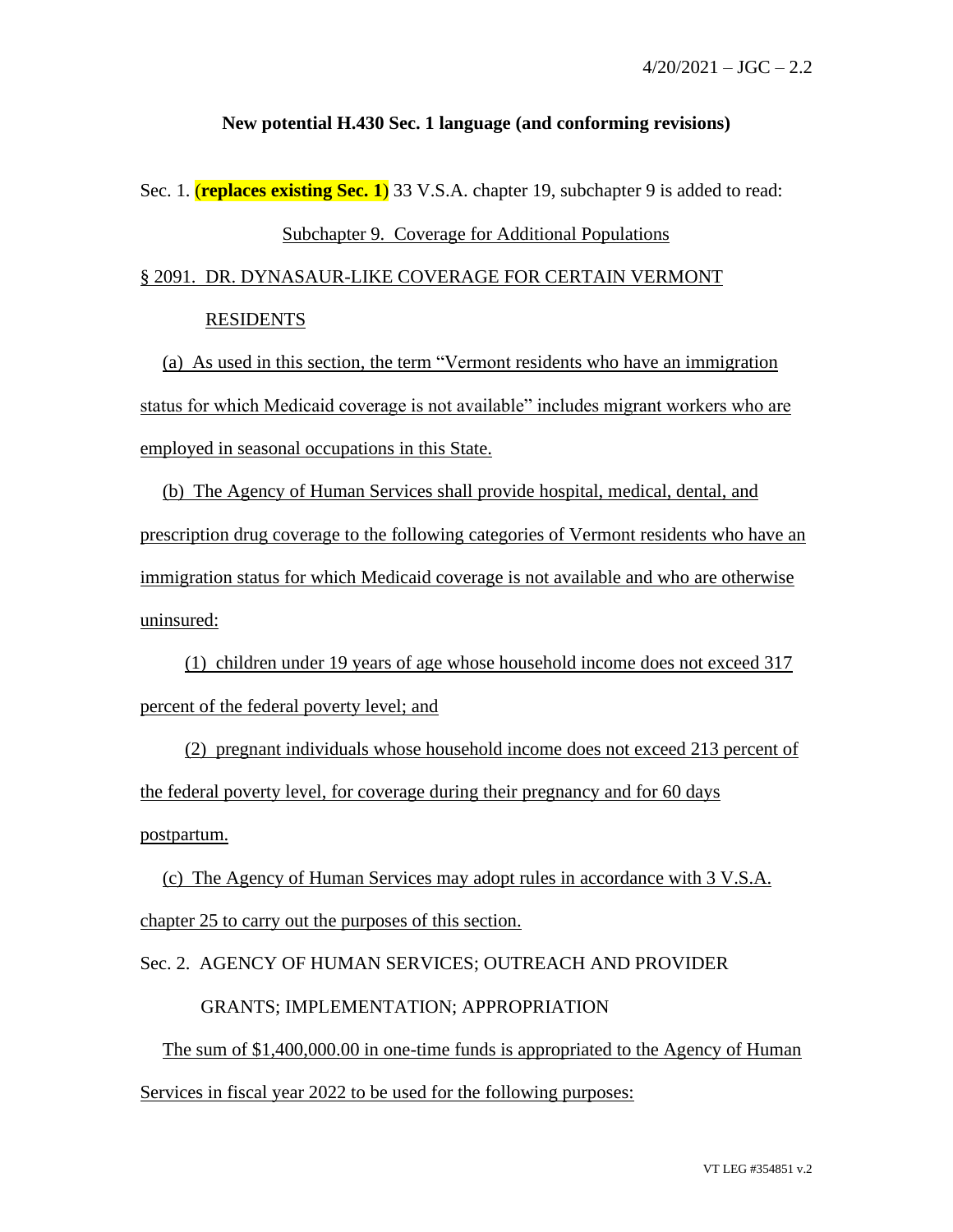(1) grants or reimbursements, or both, to health care providers for delivering health care services during fiscal year 2022 to children and pregnant individuals who are undocumented immigrants **have an immigration status for which Medicaid coverage is not available**;

(2) grants to Vermont organizations that work with members of Vermont's undocumented immigrant community or with members of the health care provider community to provide outreach and information regarding opportunities for children and pregnant individuals in Vermont who are undocumented immigrants **have an immigration status for which Medicaid coverage is not available** to access health care services at low or no cost in fiscal year 2022 and thereafter; and

(3) implementing the technological and operational processes necessary for the Department of Vermont Health Access to administer the **Dr. Dynasaur expansion coverage for Vermont residents who have an immigration status for which Medicaid coverage is not available** as set forth in 33 V.S.A. § **1901e 2091** beginning on July 1, 2022.

Sec. 3. AGENCY OF HUMAN SERVICES; DR. DYNASAUR**-LIKE COVERAGE** EXPANSION; FISCAL YEAR 2023 ESTIMATE

The Agency of Human Services shall provide information on the estimated fiscal year 2023 costs of **expanding Dr. Dynasaur eligibility to undocumented immigrants pursuant** to 33 V.S.A. § 1901c **providing coverage to Vermont residents who have an immigration status for which Medicaid coverage is not available pursuant to 33 V.S.A. § 2091** beginning on July 1, 2022 as part of the Agency's fiscal year 2023